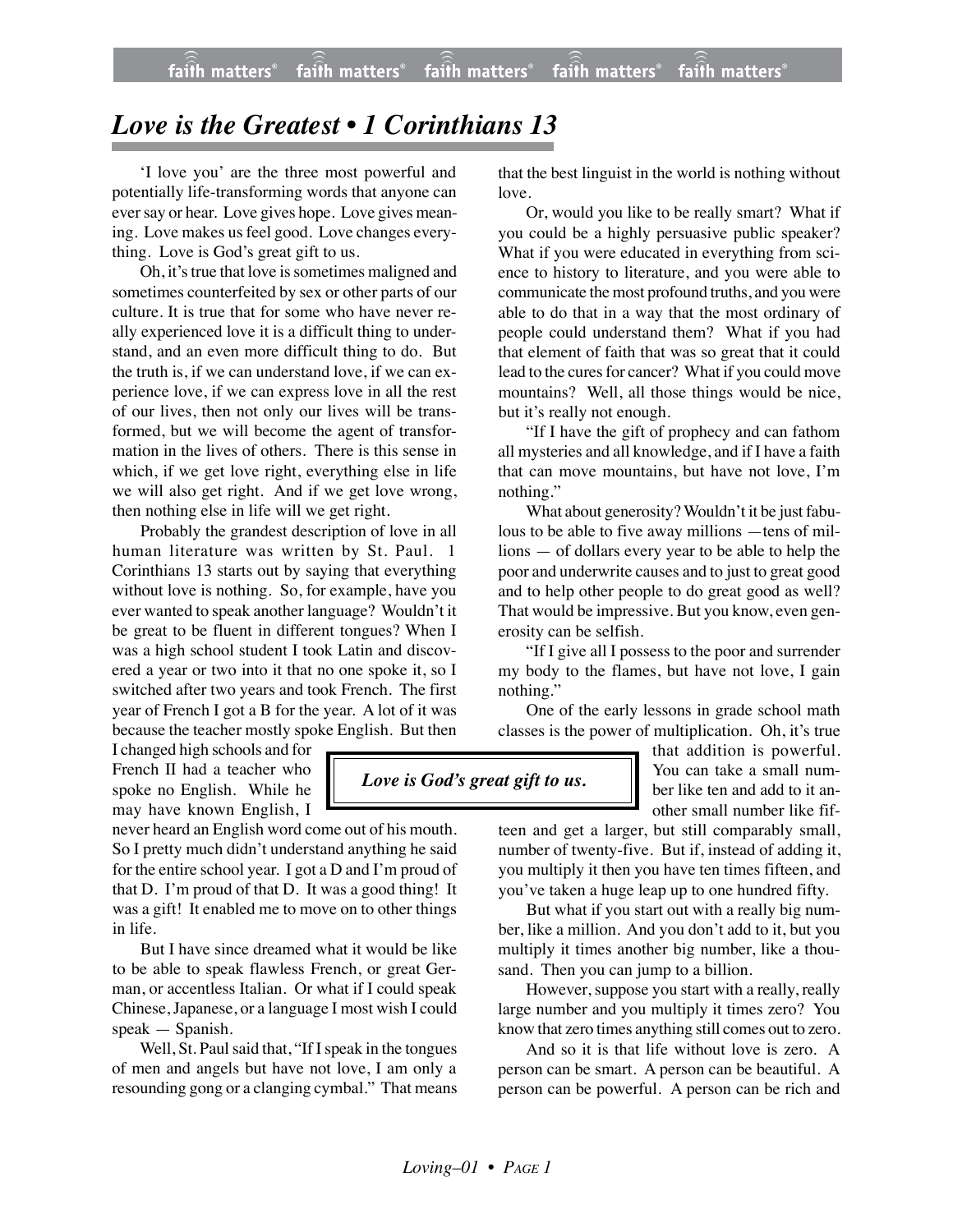generous, multilingual, or famous. But if life is multiplied by factors other than love it comes out to zero, because everything without love is nothing.

You know, as often as the word 'love' slips across our tongue and as frequent as it is in our vocabulary and culture, the truth of it is that a lot of us really don't know what love is all about. So let's find out.

Real love does life right. Love is patient. The Greek word that was used by St. Paul refers not to patience with circumstances but rather patience with people. In other words, when a person has the power to do something like get even and doesn't use that power, or puts it off and postpones it, that is patience.

Edwin McMaster Stanton became the attorney general of the United States of America on December 20, 1860. He was a democrat. He had a long and famous opposition to the republican candidate for president of the United States, Abraham Lincoln. He said vicious things about Lincoln. He predicted that if Lincoln were ever elected president of the United States that he would ruin the country. He described Lincoln saying that he was a cunning clown. He described Lincoln as the original gorilla. He said, "There's no need to send researchers to Africa to study gorillas, just send them to Springfield, Illinois, and they can study Abraham Lincoln."

When Lincoln was elected president and when the Civil War began, he had a very important choice to make. Some historians will say that that choice determined the outcome of the Civil War. He needed to choose the secretary of war. He concluded that the best person was his most outspoken critic, Edwin Stanton. (Lincoln had never publicly or, to my knowledge, privately responded to the criticism that Stanton had put to him.)

Stanton then had a lot of opportunity to be in the cabinet of Abraham Lincoln. In fact, he was in Washington on the night that Lincoln was shot. Secretary Stanton was beckoned to Lincoln's deathbed. There he stood by the side of the bed and said, "There lies the greatest ruler of men that the world has ever known." Lincoln's treatment of Stanton had changed the man. Lincoln was patient.

"Love is patient. Love is kind."

To be kind is to do good to others even if others don't do good to you. Kindness is graciousness. It is pleasantness. It is being nice to others. If you have ever just been mean to someone and that person has not retaliated but has been pleasant back to you, nice to you, then you know what kindness is all about.

Romans 15 says that "We who are strong ought to bear the failings of the weak and not to please ourselves. Each of us should please his neighbor for his good, to build him up." Build up your neighbor because love is kind.

Love "does not envy, does not boast, is not proud."

We most often think of envy as wanting what someone else has, but there's quite a bit more to envy. Envy is that which resents when good comes to someone else, when another person has success or possessions or happiness. Envy feels good when bad things happen to other people. Envy feels bad when good things happen to other people. Love isn't like that. Love doesn't boast. It's not proud. It doesn't build itself up. You never hear a lover saying, "I'm better than you are."

William Carey was a shoe repairman in London near the peak of the British Empire. He had a great concern for people who had never heard about Jesus Christ. That became a growing passion to become a missionary to India. So he left his cobbler's bench where he did shoe repairs and went on to become one of the most famous and competent linguists in all of history. Carey learned and translated at least part of the Bible into thirty-four different languages. That's astonishing.

While in India he was invited to a party of British leaders and officers, the elite of that part of the Empire. One arrogant and proud man decided that he would build himself up at the expense of the wellknown William Carey, and he did so by, in a loud voice at the party, asking Carey, "So what did you do before you came to India? You made shoes didn't you?"

Now with the crowd silenced, Carey answered and said, "No, I never made shoes. I just repaired shoes."

He didn't build himself up. He didn't proudly declare his successes. He humbly acknowledged what his origins and roots were. Carey was loving. And love "does not envy, it does not boast, it is not proud. (Love) is not rude."

Rudeness is defiance of social standards. The rude person is the person who pushes to the head of the line and doesn't care about the other people. Rude people disrespect and disregard the privacy and the personhood of others. Rude people do all of the talking. Rude people interrupt other peoples' conversa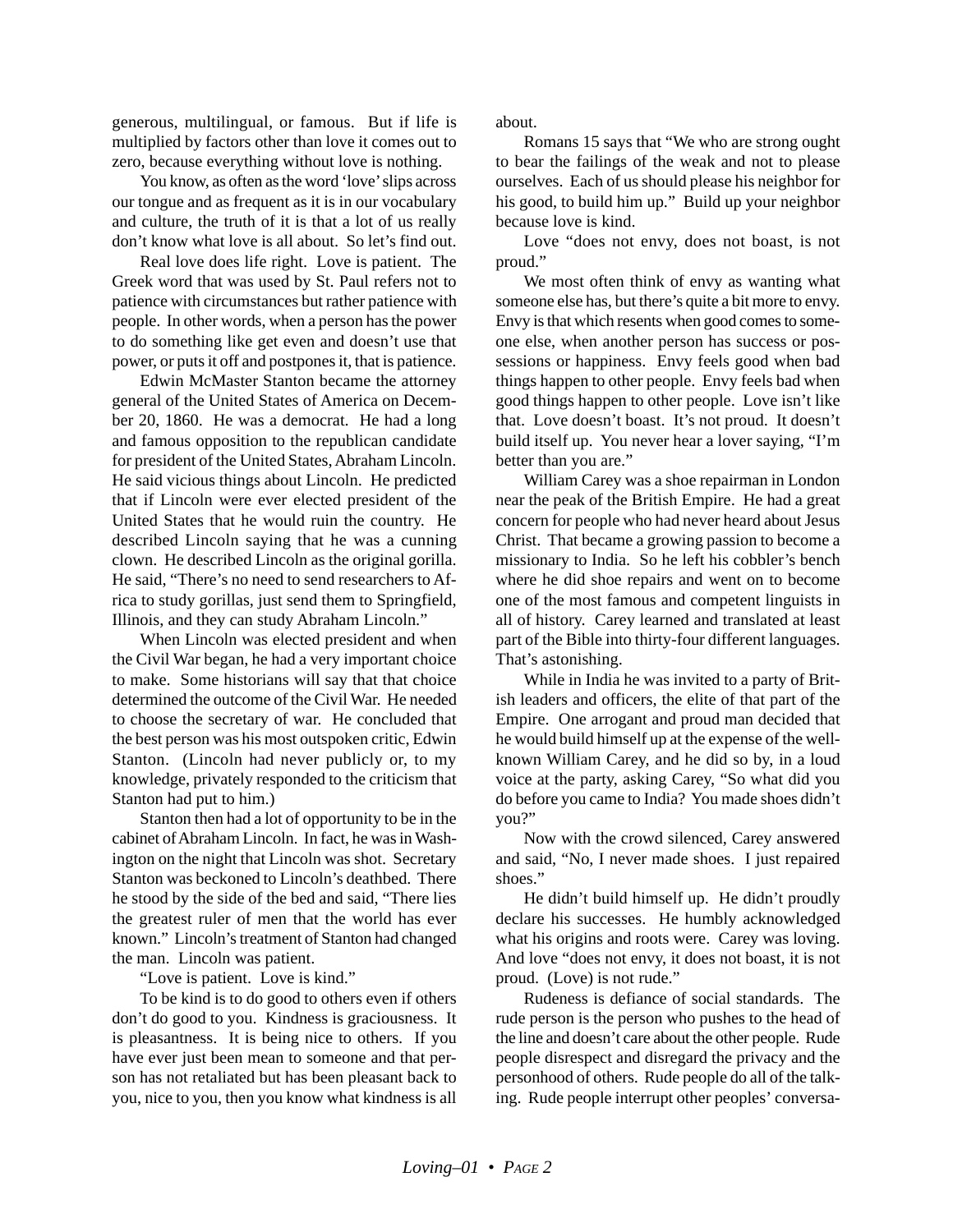tions. Rude people say embarrassing things. They have vulgar comments. Rude people get laughs at the expense of someone else, putting that other person down. Rude people disrespect the comforts and the needs of others. But love is not like that. Love is not rude.

Love "is not self-seeking." Self-seeking is putting one's self ahead of others. This is the person who is always demanding his or her rights. She insists upon special treatment. He's the person who, at the slightest provocation, is threatening a lawsuit. You can see this almost everywhere you go. You

see those that are self-seeking in restaurants. You see those who are self-seeking in airports. You see those who are self-seeking at school, or at church, or even at home. These are the people who are very demanding of others. They frequently complain.

They want special treatment. They want to be served, but they're very reluctant to do the very things that they criticize other people for doing poorly or not doing at all. They want to know what they will get and what the benefits will be for them, but rarely think about others.

Love's not like that. Love "is not self-seeking. Love is not easily angered."

There are some people who just very quickly lose their tempers. They're constantly at the very edge. This is the person who has little or no selfcontrol. She's instantly irritated, he flares up with just the slightest provocation or no provocation at all. He's quick to swear.

You see it in those who are triggered with road rage, driving down the highway and someone is too slow or too fast or too far over or doesn't put the blinker on or does put on the blinker. This is someone this person will never see again, someone they'll have only a few moments of quick contact with, and there's a rage that comes out against them.

It's not just road rage. It's air rage. It's school rage. It's office rage. It's church rage. It's home rage. It's just lashing out at other people. Love doesn't do that. Love doesn't do that even when it's provoked. Even when it seems like it's justified. The truth is that love is hard to enrage. Love is very slow to anger. Love keeps tempers under control. Love is not easily angered.

Love keeps no record of wrongs, so on the

lover's computer, the best-worn key is the delete key. On the lover's pencil, there's always an eraser. And it's a well-worn eraser.

The Greek word that's used in 1 Corinthians 13 is an accounting term and refers to a ledger sheet. On a ledger sheet you keep a detailed record, the dates and exactly what happened. But the lover doesn't do that. Lovers are good at forgetting. Lovers keep short accounts. Lovers don't hold yesterday's sins against you. When you go to someone who truly loves you and you apologize for the insults, the things that you've done wrong, the hurts

*Envy feels good when bad things happen to other people. Envy feels bad when good things happen to other people. Love isn't like that.*

that you've done to that person, the most likely words that will come from a lover's mouth are the words, "I don't remember." That is not to say that lovers are not hurt. It is not to say that lovers find forgetting an

easy thing to do, but it's just that the very nature of love is that love keeps no record of wrongs.

"Love does not delight in evil, but rejoices with truth." There are some people who just take delight when bad things happen to other people. These are those who like to hear the latest gossip, who are pleased to find out when someone is having an affair, or when an athlete has taken drugs, or when someone has cheated at school, or is pleased to find out that in the latest decline of the stock market someone they know has lost a lot of money. It makes them feel good.

But love is different. Love is saddened by sin. Love is happy when good things happen to others. Love is pleased with the truth. "Love does not delight in evil, but rejoices with the truth."

"Love always protects."

There's an interesting line in the movie *Brave Heart* where the heroine has undergone a terrible assault. She decides that she will tell no one, that she will keep the shame and the injury and not even tell her husband. But someone else discovers what has happened, and she asks him not to tell. He says, "I just can't do that. I just can't keep the secret." She turns to him and says, "If I can endure the shame, you can endure the silence."

You see, those who love are willing to protect the reputation of others. Love does not drag someone's problems and difficulties out into public view. I know that you love me when you will pro